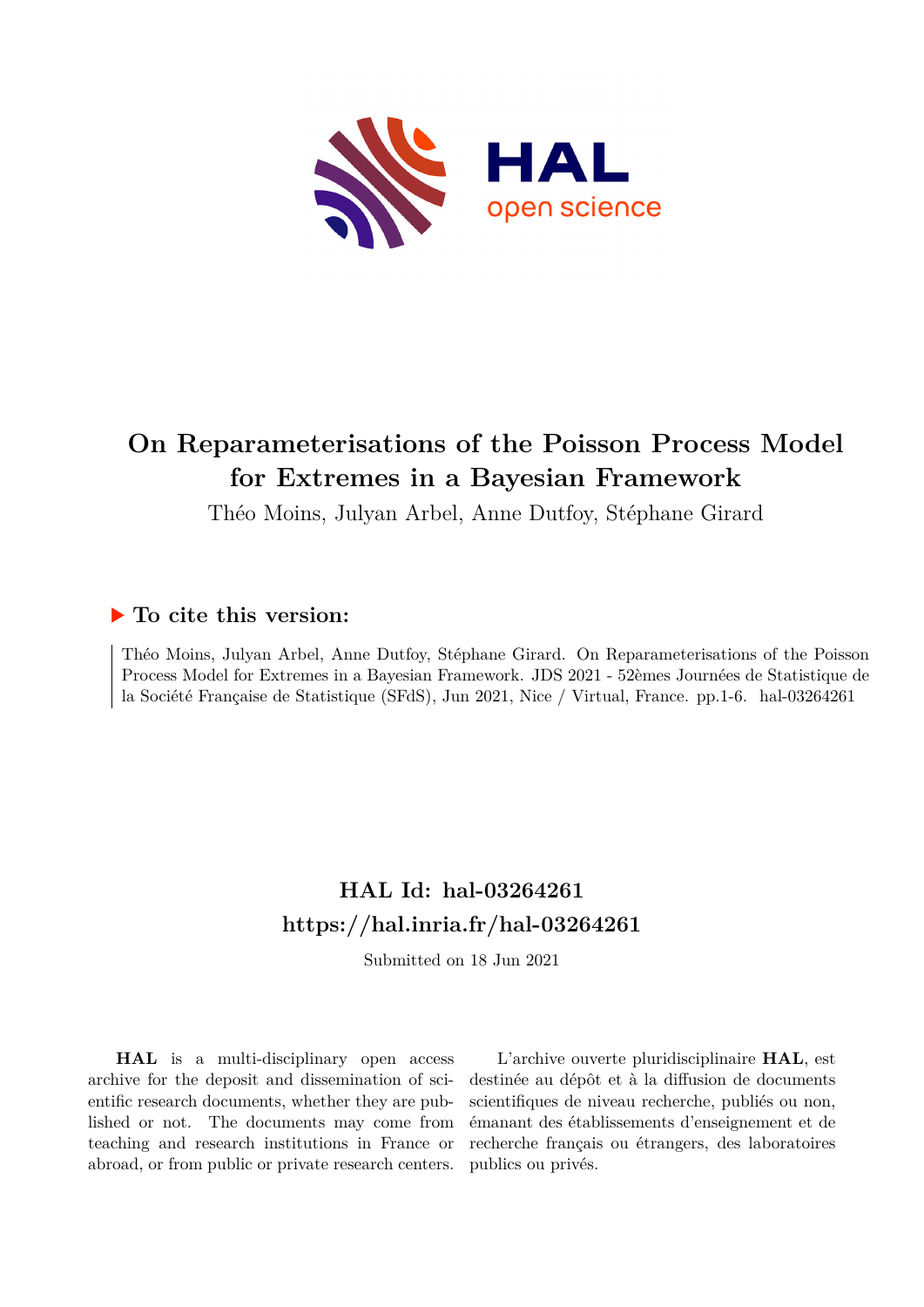### ON REPARAMETERISATIONS OF THE POISSON PROCESS model for extremes in a Bayesian framework

Théo Moins<sup>1</sup> & Julyan Arbel<sup>1</sup> & Anne Dutfoy<sup>2</sup> & Stéphane Girard<sup>1</sup>

<sup>1</sup>Univ. Grenoble Alpes, Inria, CNRS, Grenoble INP, LJK, 38000 Grenoble, France {theo.moins, julyan.arbel, stephane.girard}@inria.fr  ${}^{2}EDF$  R&D dept. Périclès, 91120 Palaiseau, France anne.dutfoy@edf.fr

Résumé. Combiner l'analyse des valeurs extrêmes avec des méthodes bayésiennes a plusieurs avantages, comme la prise en compte d'information a priori ou encore la possibilité d'étudier des cas irréguliers en statistique fréquentiste. Nous nous attardons ici sur un modèle d'extrêmes par processus de Poisson, et proposons une approche alternative à une étude récente sur une reparamétrisation du modèle qui orthogonalise les paramètres pour améliorer l'échantillonnage *a posteriori* par méthode de Monte-Carlo par chaînes de Markov (MCMC).

Mots-clés. Théorie des valeurs extrêmes, Processus de Poisson, Inférence bayésienne.

Abstract. Combining extreme value analysis with Bayesian methods has several advantages, such as the consideration of prior information or the ability to study irregular cases for frequentist statistics. We focus here on a model of extremes by Poisson process, and propose an alternative of a recent study on a parameterisation of the model which orthogonalizes the parameters to improve posterior sampling by Markov chain Monte-Carlo method (MCMC).

Keywords. Extreme-Value theory, Poisson processes, Bayesian inference.

# 1 Introduction

Bayesian inference provides tools to estimate parameters of extreme value models, quantify their uncertainty (Arbel et al., 2019), and exploit prior information if available. In particular, Markov chain Monte Carlo (MCMC) methods have various advantages for extreme value parameter inference, which are summed up in Coles and Tawn (1996). However, the interdependence of the parameters can compromise their estimation, and in particular the convergence of the Markov chain. Among the extreme models, the Poisson process allows generalising the two most frequent models, namely block maxima and peak-over-threshold. After a presentation of the extreme value model based on a Poisson process, we present two reparametrisations to facilitate Bayesian inference. Both approaches are then compared from a theoretical and experimental point of view.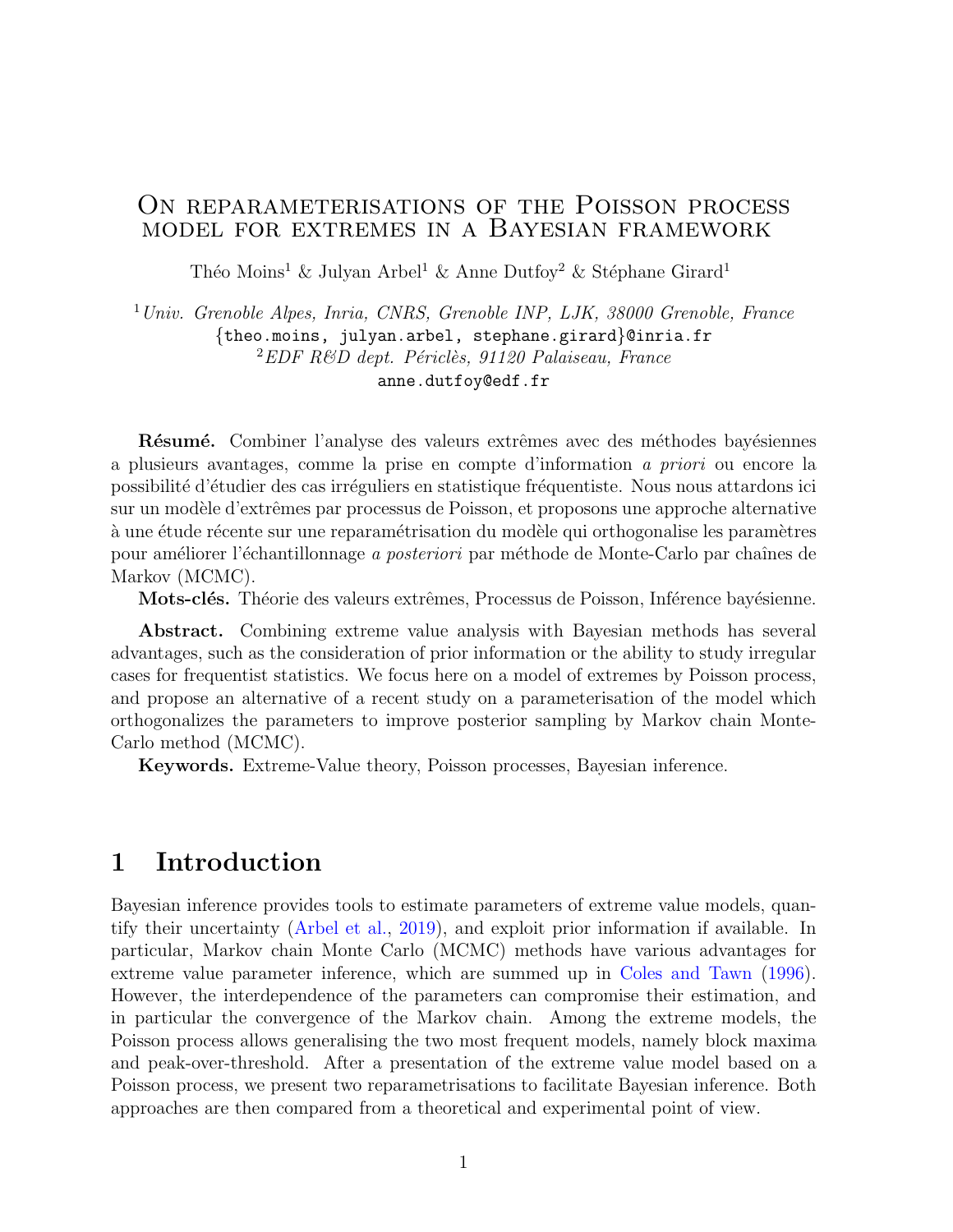### 2 Poisson process characterisation of extremes

Let  $(X_1, \ldots, X_n)$  be i.i.d. random variables with distribution function F, and  $M_n =$  $\max\{X_1,\ldots,X_n\}$ , whose distribution is  $F^n$ . The domain of attraction of F is defined to be the set of distributions G such that there exist two sequences  $a_n > 0$  and  $b_n$  such that

$$
F^{n}(a_{n}x+b_{n}) \to G(x) \text{ as } n \to \infty.
$$

The extreme-value theorem states that if  $F$  belongs to the maximum domain of attraction of a distribution  $G$ , then  $G$  is a generalised extreme value (GEV) distribution:

$$
G(x) = G(x | \boldsymbol{\theta}) = \begin{cases} \exp\left(-\left\{1 + \xi \left(\frac{x-\mu}{\sigma}\right)\right\}^{-\frac{1}{\xi}}_{+}\right) & \text{if } \xi \neq 0, \\ \exp(-\exp(-\frac{x-\mu}{\sigma})) & \text{if } \xi = 0, \end{cases}
$$

where  $\{x\}_+ = \max\{0, x\}$  and  $\boldsymbol{\theta} = (\mu, \sigma, \xi) \in \mathbb{R} \times \mathbb{R}^+ \times \mathbb{R}$ . Asymptotically,  $a_n$  and  $b_n$  can be absorbed in the parameters in such a way that it is sufficient to estimate  $\theta$ .

An alternative is to consider values that exceed a high threshold u. A second extremevalue theorem, known as the Pickands theorem, states that if  $F$  belongs to the maximum domain of attraction of  $G(\cdot | \mu, \sigma, \xi)$ , then the distribution function of the exceedances  $P(X - u \mid X > u)$  can be approximated by a Generalised Pareto Distribution (GPD):

$$
P(X < y + u \mid X > u) \xrightarrow[u \to x^*]{} \begin{cases} 1 - \left\{1 + \xi \frac{y}{\tilde{\sigma}_u}\right\}_+^{-\frac{1}{\xi}} & \text{if } \xi \neq 0, \\ 1 - \exp\left(-\frac{y}{\tilde{\sigma}_u}\right) & \text{if } \xi = 0, \end{cases}
$$

where  $x^*$  is the upper endpoint of X. The shape parameter  $\xi$  is the same as in the GEV model, and the relation  $\tilde{\sigma}_u = \sigma + \xi(u - \mu)$  links the two scale parameters.

Summarised by Coles (2001), a third way to characterise extreme observations comes from the theory of point processes, and unifies the two previous models. From the extreme value theorem, one can show that the point process  $N_n$  related to the point sequence  $\{X_1, \ldots, X_n\}$  is such that for intervals  $I_u = [u, +\infty)$  with sufficiently large u, we have

$$
N_n(I_u) \sim \mathcal{B}(n, p) \text{ , with } p \approx \begin{cases} \frac{1}{n} \left( 1 + \xi \left( \frac{u - \mu}{\sigma} \right) \right)^{-\frac{1}{\xi}} & \text{ if } \xi \neq 0, \\ \frac{1}{n} \exp\left( -\frac{u - \mu}{\sigma} \right) & \text{ if } \xi = 0. \end{cases}
$$

As  $n \to +\infty$ , the binomial distribution converges to a Poisson distribution  $\mathcal{P}(\Lambda(I_u))$ , with

$$
\Lambda(I_u) = \begin{cases} \left(1 + \xi \left(\frac{u - \mu}{\sigma}\right)\right)^{-\frac{1}{\xi}} & \text{if } \xi \neq 0, \\ \exp(-\frac{u - \mu}{\sigma}) & \text{if } \xi = 0. \end{cases}
$$
 (1)

This result combined with the independence property for distributions of  $N_n$  on nonoverlapping sets is sufficient to say that  $N_n$  converges to a non-homogeneous Poisson process, with intensity measure for a fixed u given by  $(1)$ :

$$
N_n \xrightarrow{d} N, \quad \text{with } N(I_u) \sim \mathcal{P}(\Lambda(I_u)).
$$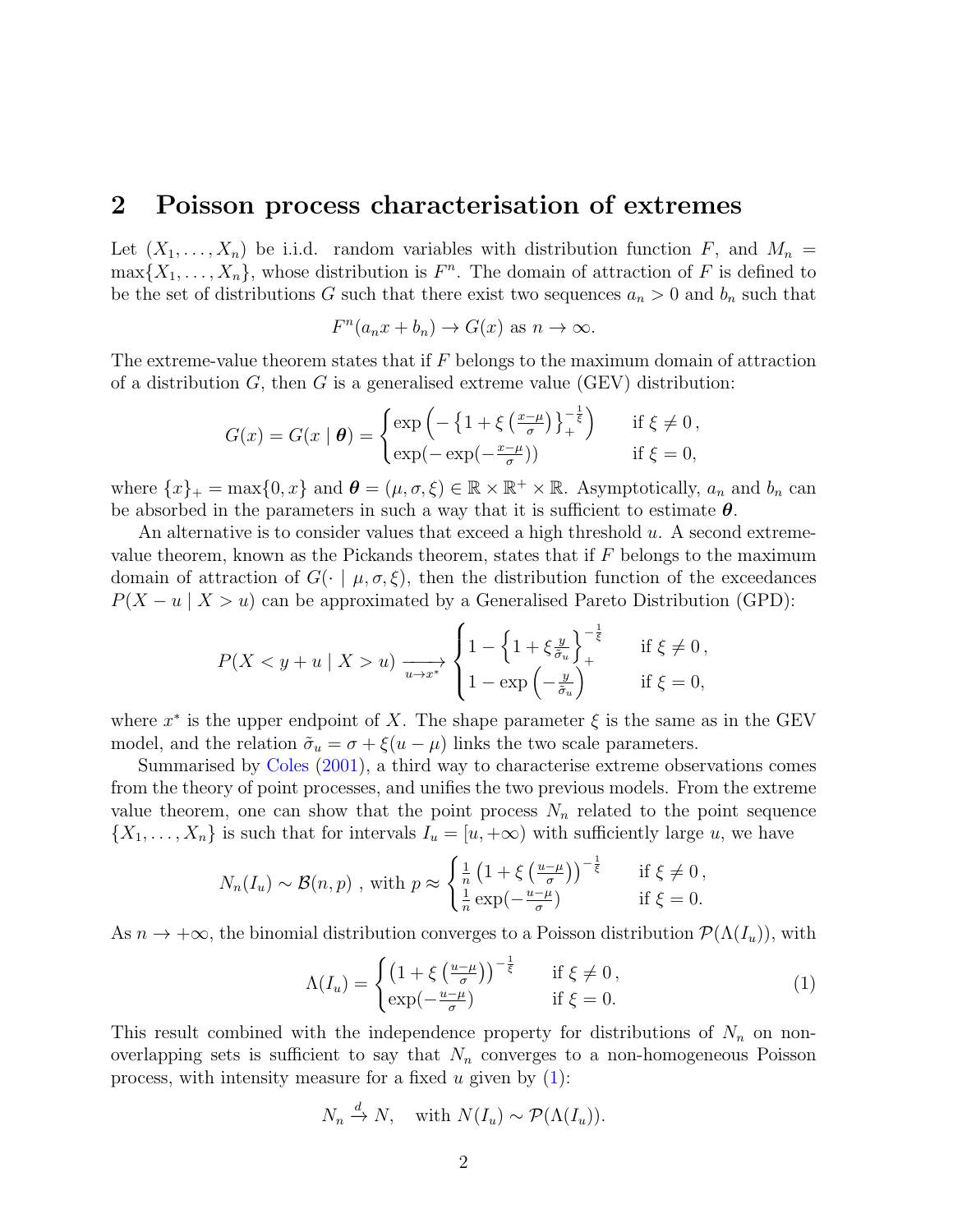Clearly the GEV model is a special case of this limiting Poisson process, since:

$$
P(M_n < z) = P(N_n(I_z) = 0) \xrightarrow[n \to +\infty]{} P(N(I_z) = 0) = \exp(-\Lambda(I_z)) = G(z \mid \boldsymbol{\theta}).
$$

However, the parameters  $(\mu, \sigma, \xi)$  are here related to the overall maximum of the dataset, and it is frequent to study maxima of m smaller blocks (such as annual maxima). To this end, the intensity measure  $\Lambda(I_u)$  is multiplied by a scaling factor m equal to the number of blocks. In the same way, the threshold excess model is also a special case as it can be derived from the Poisson process model. One difference between estimation with GPD and Poisson process is the threshold dependence of  $\tilde{\sigma}_u$  on the first case, contrary to  $\sigma$ which is here the same as in the GEV model, and does not depend on  $u$ .

Then, we are able to define the likelihood for n observations  $(x_1, \ldots, x_n)$  above u:

$$
L(\boldsymbol{\theta} \mid \mathbf{x}) = \exp(-m\Lambda(I_u \mid \boldsymbol{\theta})) \prod_{i=1}^n \lambda(x_i \mid \boldsymbol{\theta}),
$$
  
with 
$$
\lambda(x \mid \boldsymbol{\theta}) = \begin{cases} \sigma^{-1} \left(1 + \xi \left(\frac{x - \mu}{\sigma}\right)\right)^{-\frac{1 + \xi}{\xi}} & \text{if } \xi \neq 0, \\ \sigma^{-1} \exp(-\frac{x - \mu}{\sigma}) & \text{if } \xi = 0. \end{cases}
$$

The choice of the scaling factor m will have an impact on  $\mu$  and  $\sigma$ , but  $\xi$  stays invariant with respect to m. More precisely, Wadsworth et al. (2010) show that if  $(\mu_1, \sigma_1, \xi)$  are parameters associated with  $m_1$  block maxima and  $(\mu_2, \sigma_2, \xi)$  are parameters associated with  $m_2$  block maxima, then

$$
\mu_2 = \mu_1 - \frac{\sigma_1}{\xi} \left( 1 - \left( \frac{m_2}{m_1} \right)^{-\xi} \right), \quad \text{and} \quad \sigma_2 = \sigma_1 \left( \frac{m_2}{m_1} \right)^{-\xi}.
$$
 (2)

### 3 Two reparameterisations for Bayesian inference

Parameter orthogonality is defined as a property of a set of parameters  $\theta$  which leads to a diagonal Fisher information matrix  $I(\theta)$ . Sharkey and Tawn (2017) show empirically that orthogonality improves the convergence of the MCMC to the joint posterior distribution of the parameters. We successively describe their method to achieve near-orthogonality, and suggest another one proposed by Chavez-Demoulin and Davison (2005) for another purpose, that seems to be more effective for this objective.

#### 3.1 Near-orthogonality by tuning  $m$  (Sharkey and Tawn, 2017)

In view of (2), it is easy to transform the parameters  $\mu$  and  $\sigma$  by changing the value of the scaling factor. Sharkey and Tawn (2017) use this degree of freedom to find an m that minimises the asymptotic covariance between parameters, in order to change it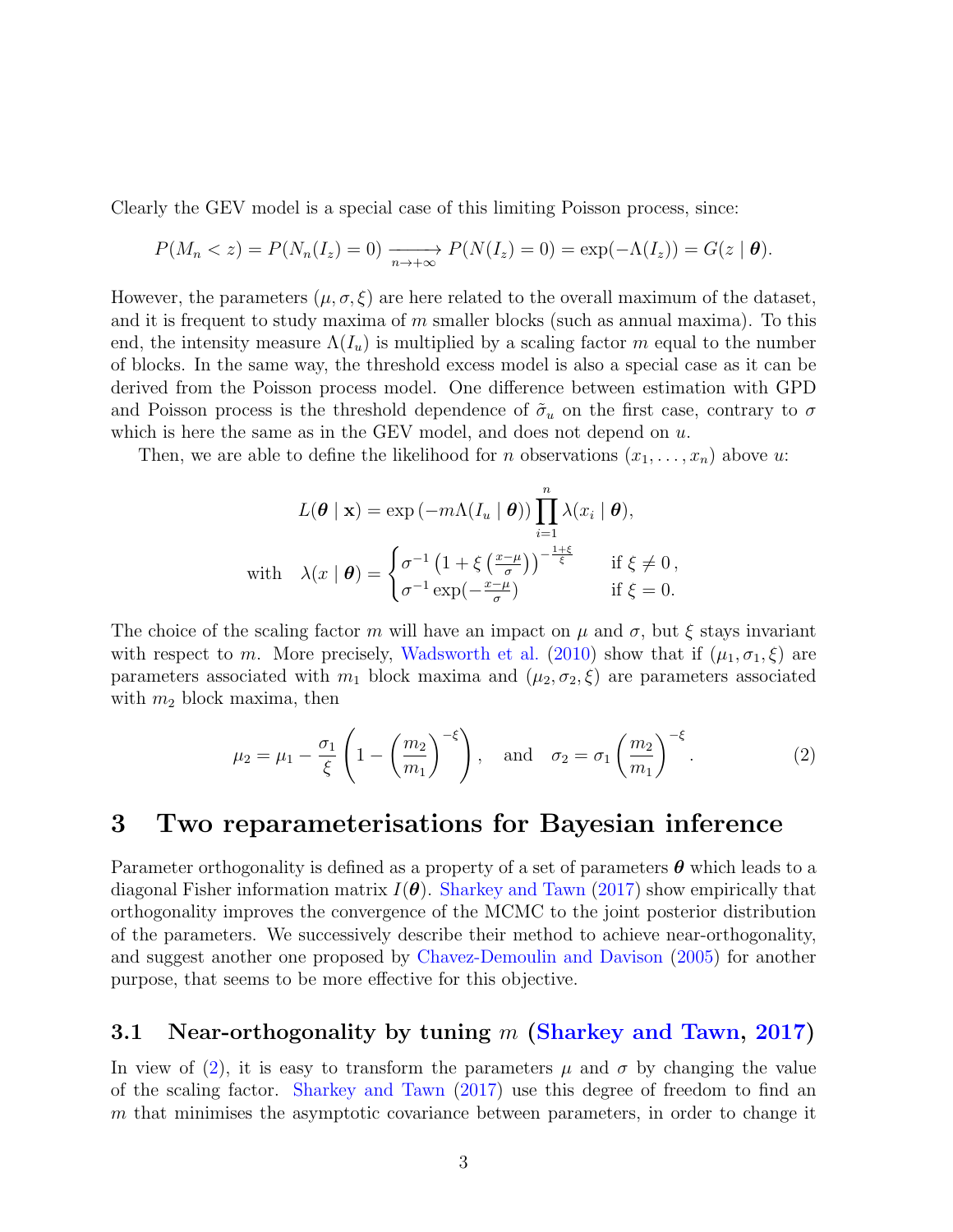before using the Metropolis–Hastings algorithm, and at the end, restore the parameters corresponding to the initial number of blocks. As the asymptotic covariance matrix can be found by inverting the Fisher information matrix, the authors describe their problem as finding a value of m that near-orthogonalizes the parameters  $(\mu, \sigma, \xi)$ .

The details of the derivation will not be given here, but one should note that they are only valid for  $\xi > -1/2$ . In the end, asymptotic covariances can be written as functions of  $\left(x=-\frac{1}{5}\right)$  $\frac{1}{\xi} \log \left\{ 1 + \xi \left( \frac{u - \mu}{\sigma} \right) \right\}$  $\left\{\frac{-\mu}{\sigma}\right\}\right\}_+$ ,  $\sigma$ ,  $\xi$ ) as:

$$
\begin{aligned} \text{ACov}(\mu,\sigma) &= \frac{\sigma^2}{m\xi^2} e^x \left( \xi (1+\xi)^2 x^2 - (1+3\xi)(1+\xi)x + \xi^3 + (1+\xi)(1+2\xi) \right. \\ &\quad \left. + e^{-\xi x} (1+\xi)(1+2\xi)(x-1) \right), \\ \text{ACov}(\mu,\xi) &= \frac{\sigma}{m\xi^2} e^x (1+\xi) \left( \xi (1+\xi)x - (1+2\xi)(1-e^{-\xi x}) \right), \\ \text{ACov}(\sigma,\xi) &= \frac{\sigma}{m} e^x (1+\xi) \left( (1+\xi)x - 1 \right). \end{aligned}
$$

Denoting by  $\rho_{\theta_1,\theta_2}$  the asymptotic correlation between two of the three parameters, the authors noted that a range of values can also work for m between  $m_1$  and  $m_2$ , where

$$
m_1 = \underset{m}{\text{argmin}} \{ |\rho_{\mu,\sigma}| + |\rho_{\mu,\xi}| \}
$$
 and  $m_2 = \underset{m}{\text{argmin}} \{ |\rho_{\mu,\sigma}| + |\rho_{\sigma,\xi}| \}.$ 

They also found on their experiments that  $m_1$  cancels  $ACov(\mu, \sigma)$ , and that  $m_2$  cancels  $A\text{Cov}(\sigma, \xi)$ . A numerical method is used in Sharkey and Tawn (2017) to approximate  $m_1$  and  $m_2$  as functions of  $\xi$ , so their framework consists of estimating  $\xi$  (with maximum likelihood for example), to obtain  $\hat{m}_1(\xi)$  and  $\hat{m}_2(\xi)$  and choose a value in this interval to run the MCMC.

#### 3.2 Orthogonal parameterisation (our proposal)

More directly, there exists a parameterisation of the Poisson process that leads directly to orthogonality. Suggested by Chavez-Demoulin and Davison (2005), it consists of the following change of variable:

$$
(r,\nu,\xi) = \left(m\left(1+\xi\left(\frac{u-\mu}{\sigma}\right)\right)^{-1/\xi}, (1+\xi)(\sigma+\xi(u-\mu)), \xi\right).
$$

Parameter r represents the intensity of the Poisson process, which is the expected number of exceedances, and the two others can be seen as an orthogonal parametrisation of the GPD distribution with scale  $\tilde{\sigma}_u = \sigma + \xi(u - \mu)$  and shape  $\xi$ . The motivations of Chavez-Demoulin and Davison  $(2005)$  for this transformation are different<sup>1</sup>, but this parameterisation can be used here to ensure full orthogonality, which means that  $I(r, \nu, \xi)$ is diagonal.

<sup>&</sup>lt;sup>1</sup>To avoid computations difficulties when using a generalised linear model for extremes.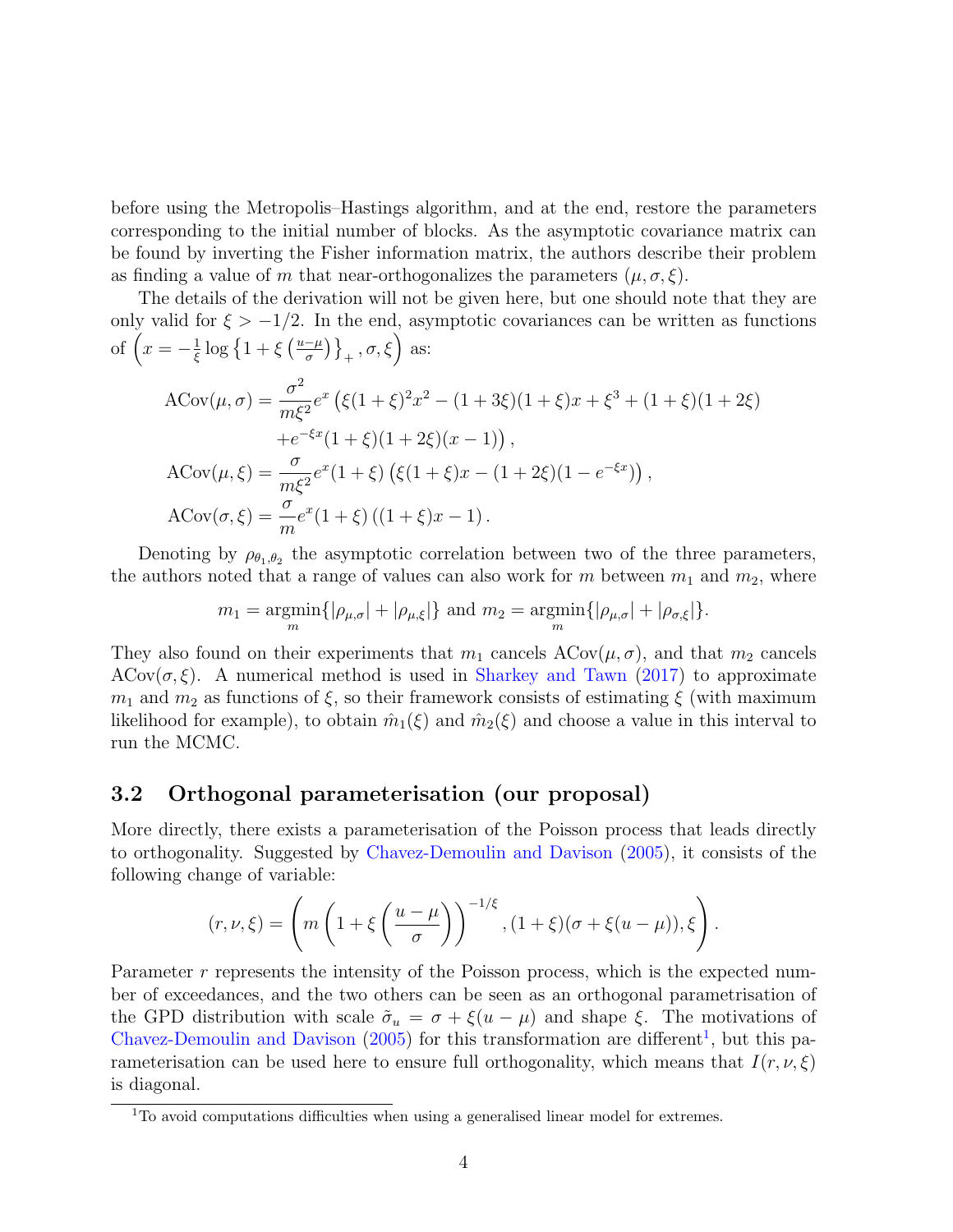## 4 Comparison of the two approaches

The approach of Sharkey and Tawn (2017) implies to study the x roots of  $A\text{Cov}(\mu, \sigma)$  and  $A\text{Cov}(\sigma,\xi)$  to respectively deduce  $\hat{m}_1(\xi)$  and  $\hat{m}_2(\xi)$ . The corresponding value of m can be found by observing that  $x = \log(\frac{r}{m})$ , with  $r = m\left(1 + \xi\left(\frac{u-\mu}{\sigma}\right)\right)$  $\left(\frac{-\mu}{\sigma}\right)\right)^{-1/\xi}$  the expected number of observations. Although  $r$  is unknown before estimation, it can be easily estimated by the actual number of observations n, allowing us to deduce the value of m from a given x. The authors provide an approximation method to numerically compute  $\hat{m}_1(\xi)$  and  $\hat{m}_2(\xi)$ . In contrast here, we investigate the existence, uniqueness and position of the roots from a theoretical point of view.

For ACov $(\sigma, \xi)$ , we directly have  $x_1 = \frac{1}{1+\epsilon}$  $\frac{1}{1+\xi}$  as the unique root. Moreover, as  $\xi > -\frac{1}{2}$  $\frac{1}{2}$ , we have  $x_1 > 0$ , which motivates us to study the sign of the root  $x_2$  for  $ACov(\mu, \sigma)$ . Indeed, if  $x_2$  is unique and  $x_2 < 0$ , then the choice  $x = 0$  which cancels the third asymptotic covariance  $ACov(\mu, \xi)$  will always be reasonable as it will stay in the targeted interval, between the two other roots. In addition,  $x = 0$  corresponds to the choice  $m = r$  (which in practice translates into  $m = n$ , and is a simple choice as it does not require any estimation of  $\xi$ . The interest of the choice  $m = n$  has already been mentioned in Wadsworth et al. (2010) to improve the mixing property of the chain. Unfortunately, a study of function for  $A\text{Cov}(\mu, \sigma)$  shows that the properties of uniqueness and positivity are only valid in the case where  $\xi > 0$ . In that case, studies of Wadsworth et al. (2010) and Sharkey and Tawn (2017) corroborate the choice of  $m = n$ . However, it is not the case when  $-\frac{1}{2} < \xi < 0$ . The study shows that  $x_2$  is not negative here, and worse, may not be unique (Fig. 1).

Thus, instead of tuning  $m$ , using the orthogonal parameterisation of Chavez-Demoulin and Davison (2005) is more adapted, as has the following three advantages:

- 1. It exactly orthogonalises the three parameters.
- 2. It is more accurate in the sense that there is no need to estimate r (as r is one of the parameters).
- 3. It is valid for all  $\xi > -1/2$ .

Moreover, by plugging the variables  $(r, \nu)$  in  $(2)$ , we can show that the invariance property with respect to m holds for the three parameters, and so the parametrisation is totally independent from the choice of  $m$ . In the communication, we shall also present the experimental part, comparing the convergence and mixing properties of the Markov chains corresponding to different parameterisations on various datasets.

# References

Arbel, J., Crispino, M., and Girard, S. (2019). "Dependence properties and Bayesian inference for asymmetric multivariate copulas." Journal of Multivariate Analysis, 174.